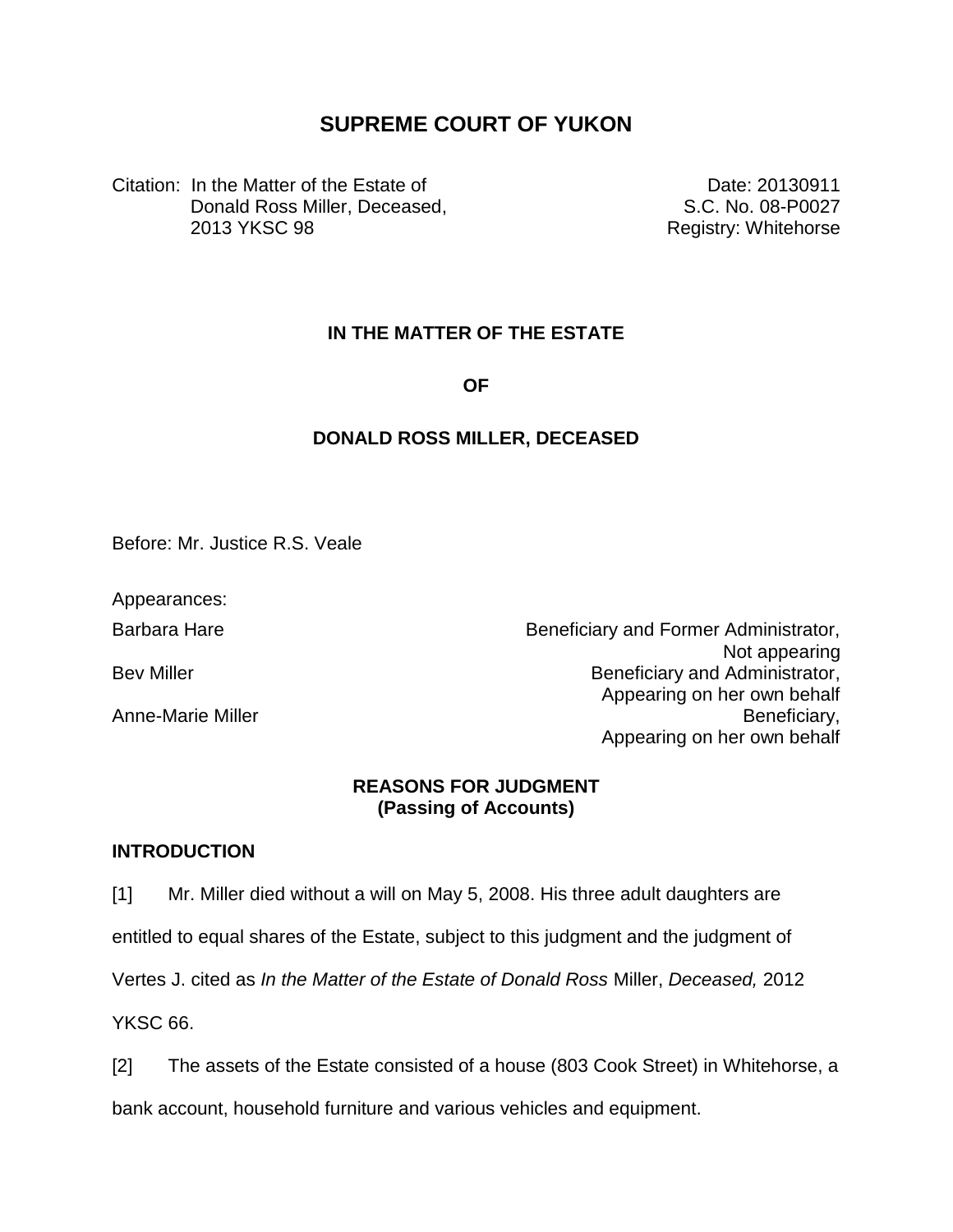[3] Barbara Hare, the eldest daughter, applied for Letters of Administration which were granted on July 17, 2008, over the objection of Anne-Marie Miller.

[4] There was no further court activity until Anne-Marie Miller filed an application for an accounting on January 5, 2012. The house had not been sold and Anne-Marie Miller had not received anything from the estate that held an estimated gross value of \$202,750.

[5] The application for an accounting was case managed by me. All three sisters were self-represented.

[6] On January 19, 2012, I ordered that:

- a) Ms. Hare file an accounting;
- b) The bank account be frozen;
- c) The house be listed for sale;
- d) Any sale be approved by the Court; and
- e) All proceeds of the house sale be paid into court.

[7] In order to move the matter forward, Justice Vertes conducted a trial of the application for an accounting on June 30, 2012, despite the acknowledgment of all parties that the affidavit of Barbara Hare in support of the accounting was incomplete and confusing.

[8] On August 1, 2012, Justice Vertes delivered Reasons for Judgment, cited above, setting out directions to bring the Estate to a conclusion.

[9] This trial was heard on August 29, 2013, based upon the previous affidavits before the Court including several affidavits and reports of Collin Young, Chartered Accountant, who was appointed by the Court on March 18, 2013, to provide an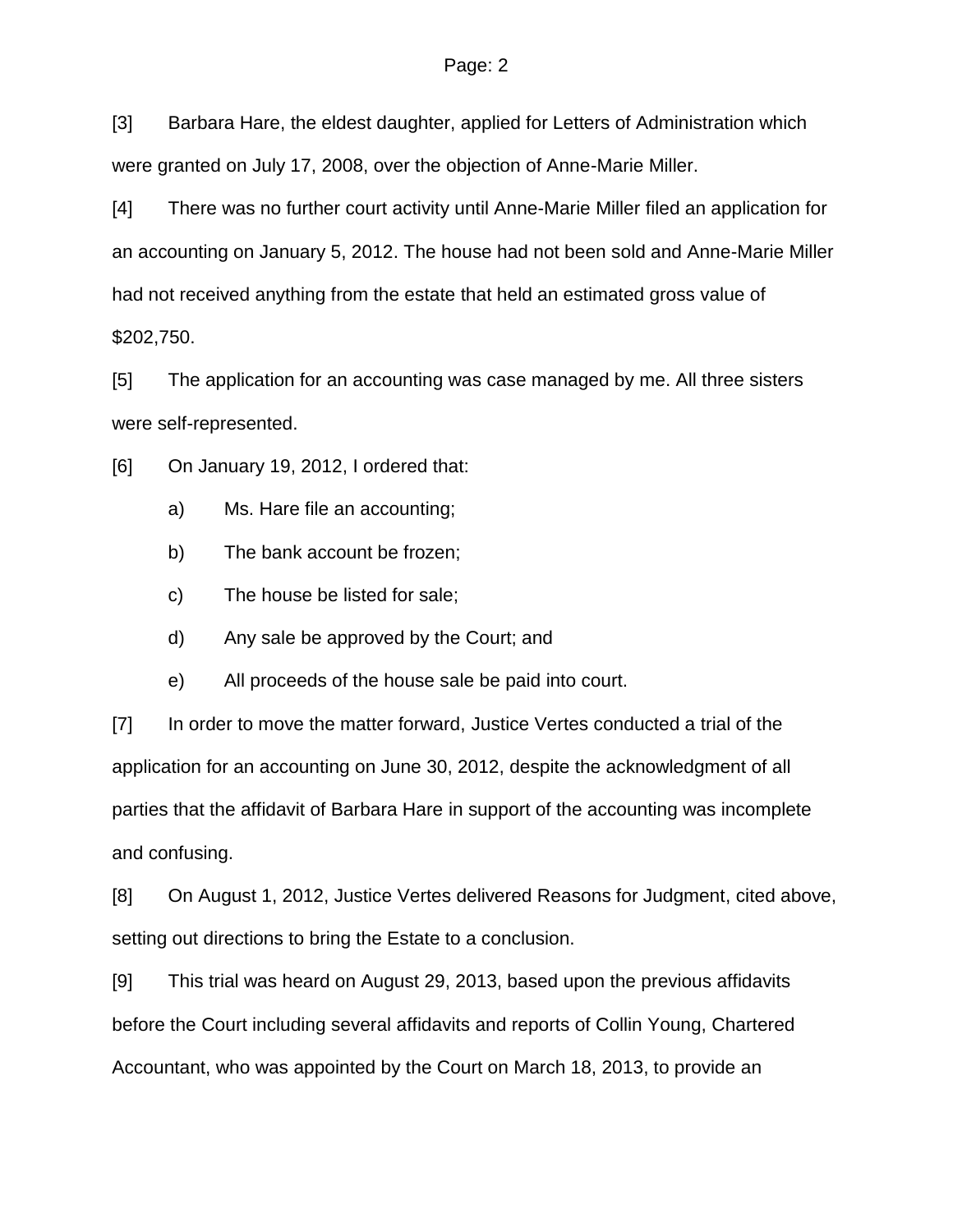assessment of the accounting of Barbara Hare and a recommendation for the final distribution of funds between the three sisters. It should be noted that Barbara Hare terminated her participation in the court application and case management in early 2013. She filed her last affidavit which included the City of Whitehorse property tax information on February 28, 2013. She participated in discussions with the real estate agent on selling the house but did not appear in court to deal with the purchaser's application for damages on March 18, 2013. I had ordered her appearance on February 11, 2013. She did not appear at applications on case management thereafter, or this trial, although duly notified.

### **Reasons for Judgment of Justice Vertes**

[10] The Reasons for Judgment of Vertes J., dated August 1, 2012, cited above, contain his decision on the application to pass accounts and distribute assets heard on June 30, 2012. Although he was able to resolve certain issues, he ultimately directed that Barbara Hare prepare a further and better accounting. He also directed her to obtain complete records from the Royal Bank and answer specific allegations made in the affidavits of Bev Miller dated February 13, 2012, and Anne-Marie Miller dated July 12, 2012. Barbara Hare has not complied with these directions.

[11] Vertes J. also recommended that Barbara Hare obtain professional accounting assistance for fees that did not exceed \$5,000 and seek further direction if fees exceeded that amount.

[12] Vertes J. directed that a further and better accounting be prepared and filed within three months of August 1, 2012, and provided to all beneficiaries. Barbara Hare did not comply with this direction.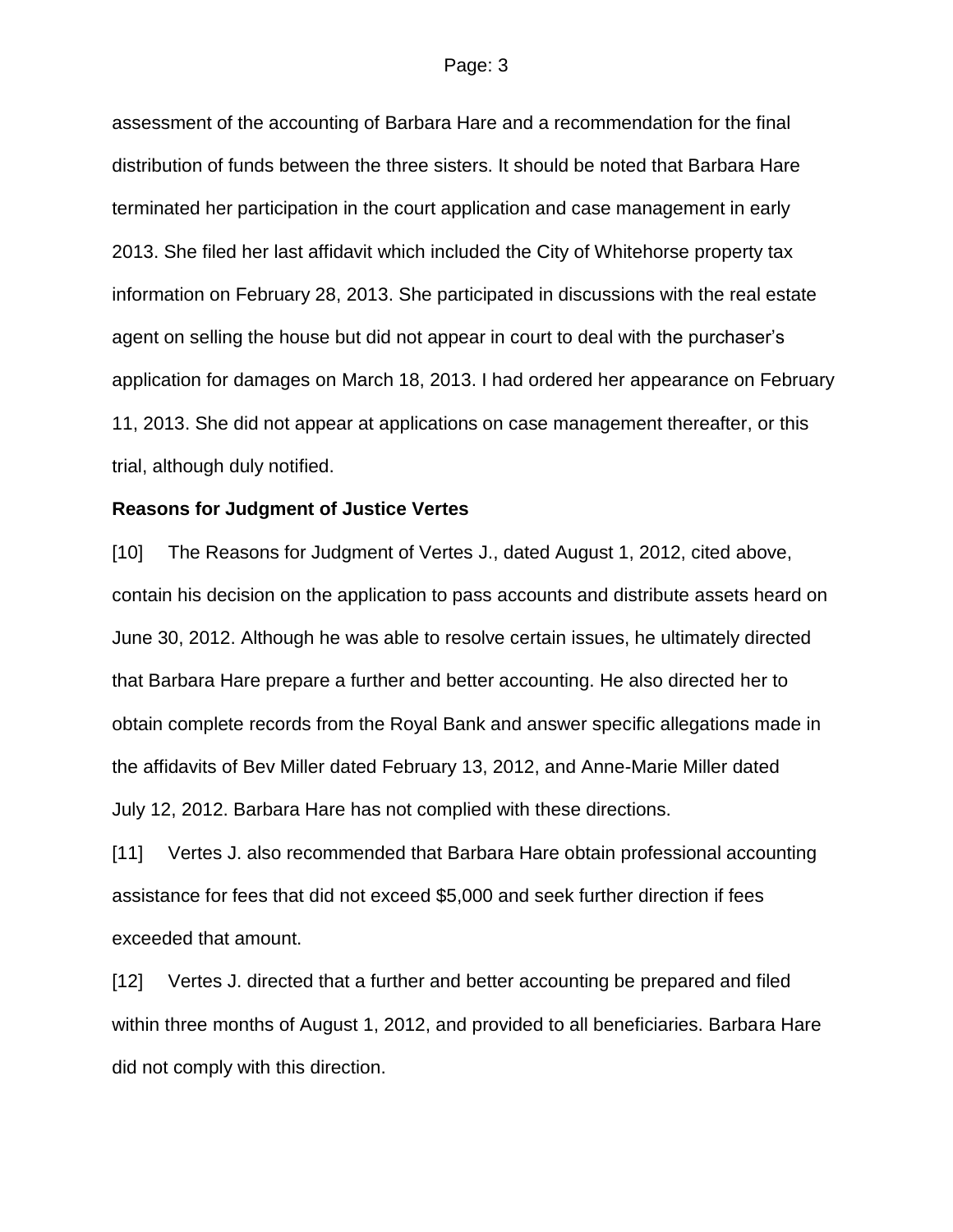[13] Barbara Hare expressly waived any claim for compensation. Vertes J. concluded with the following, at para. 27:

> I want to emphasize in closing the benefits of cooperation and compromise. This Estate is not large and continuing litigation will only serve to diminish it. However, if litigation does continue, I strongly urge all parties to obtain legal advice.

- [14] The specific orders of Vertes J. are as follows:
	- a) that the Listing Agreement for 803 Cook Street be renewed for a further three-month period at a listing price of \$299,000. It was originally listed at \$319,000 and then reduced to \$309,000;
	- b) he made no order as to whether the house be vacant or occupied except to point out the potential conflict with Barbara Hare occupying it and her duty as the administrator of the Estate;
	- c) he ordered Barbara Hare to pay a reasonable occupation rent, cooperate with the sale and maintain the property in a clean and presentable manner;
	- d) he ordered that Barbara Hare pay a nominal occupation rent of \$400 per month for the five months following the death of Mr. Miller when it was reasonable to look after Mr. Miller's animals and personal effects. For this period, the Estate should pay 50% of the utility expenses and 100% of the insurance and Barbara Hare should pay 100% of the telephone, cable and Internet charges, if any;
	- e) for the period of November 1, 2008, to December 2010, when Barbara Hare's daughter lived in the house with her boyfriend, Vertes J. ordered the Estate to be credited with rent of \$600 per month, the utility expenses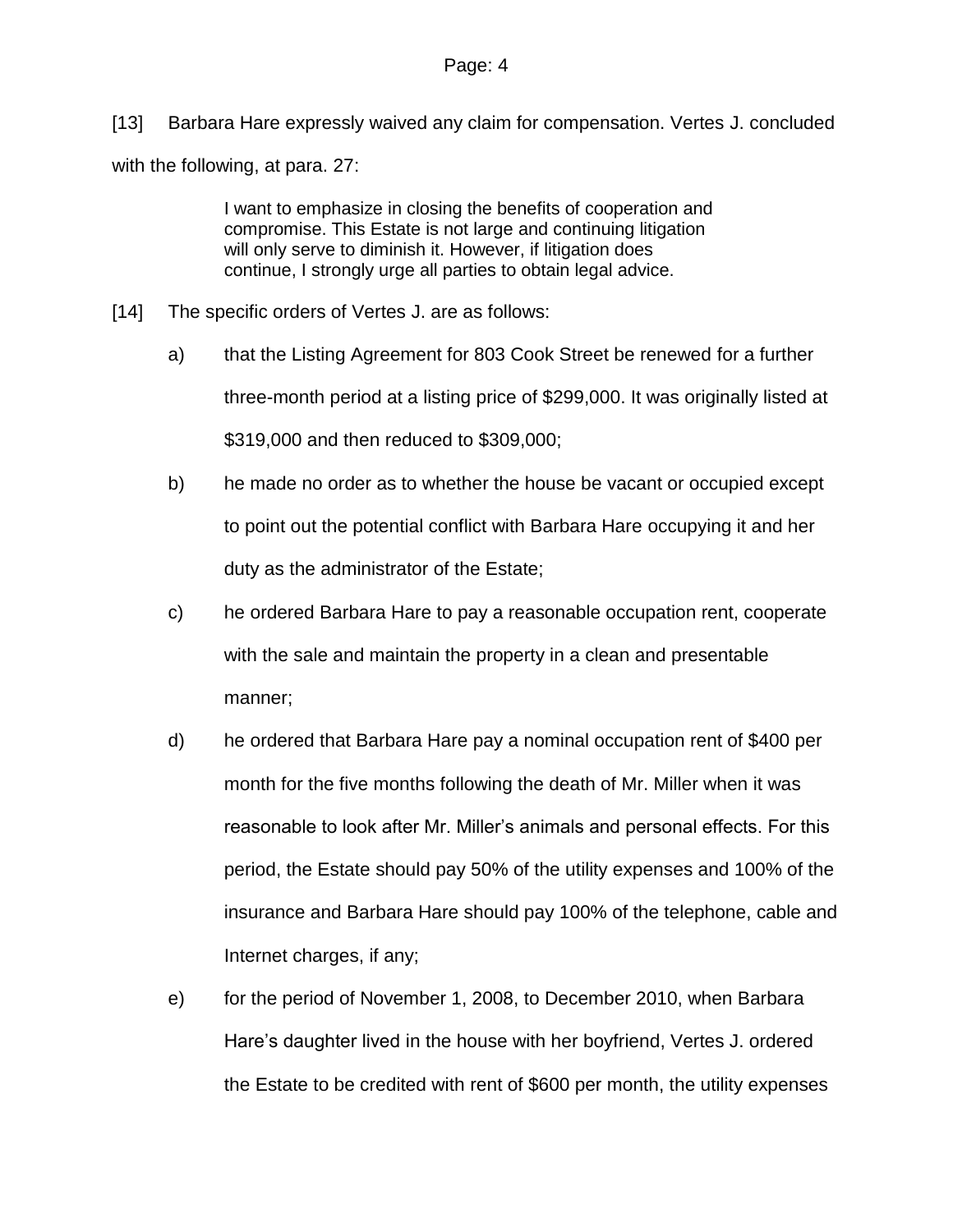allocated 90% to the tenants and 10% to the Estate, with the Estate paying 100% of the insurance and property taxes;

- f) Vertes J. ordered that the Estate be credited with \$600 per month when another person rented the house and be charged to Barbara Hare's share of the Estate;
- g) from September 2011, Barbara Hare has been living in 803 Cook Street with her daughter and ordered to credit the Estate with \$1,000 per month for so long as she continues to occupy it, allocating the utility costs, insurance, taxes and phone bills as above; those amounts being charged to Barbara Hare's share of the Estate;
- h) Vertes J. ordered Barbara Hare to move expeditiously to sell all other vehicles and equipment of Mr. Miller with all proceeds being credited to the Estate. Barbara Hare was ordered to itemize each item sold, the amount of the sale and credit the Estate. Barbara Hare did not comply with this order;
- i) Vertes J. ordered Barbara Hare to prepare a further and better accounting and obtain the complete records of the Estate bank account statements. Barbara Hare was also directed to answer the specific questions raised in Bev Miller's affidavit of February 13, 2012, and Anne-Marie Miller's affidavit of July 1, 2012, in affidavit form. Barbara Hare did not comply with these directions.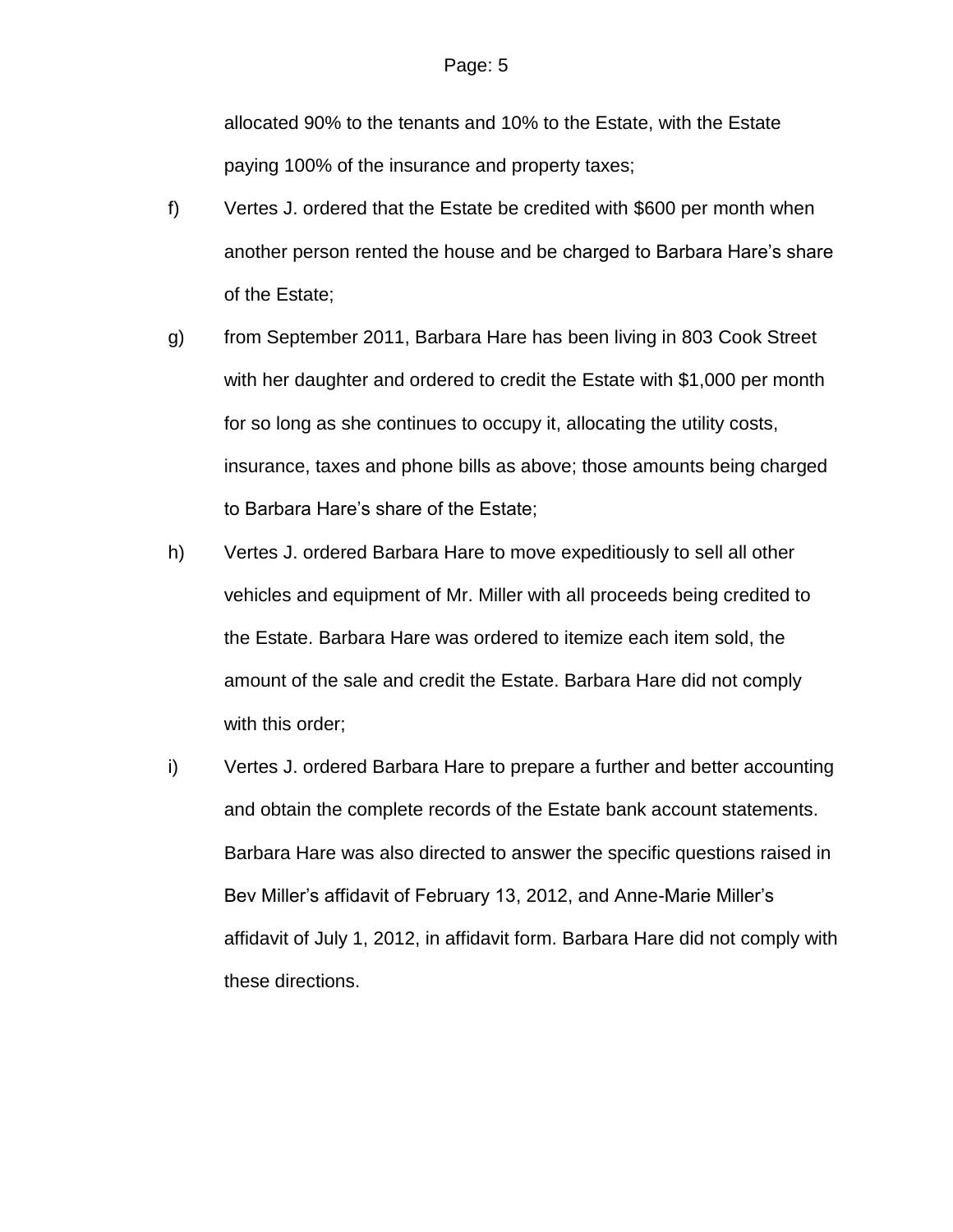# **The Final Hearing**

[15] I adopt the law with respect to the administration of estates as set out by Vertes

J. at paras. 8 and 9 of his Reasons for Judgment:

[8] I think it would be helpful to restate some fundamental principles relating to the administration of estates. Generally speaking, an administrator has four obligations:

> 1. To make a complete and true inventory of the estate of the deceased;

> 2. To administer the estate including the payment of all debts and the realization of all assets;

3. To make an accounting of the administration when required to do so; and

4. To pay the residue of the estate to the persons entitled to it.

[9] An administrator must act responsibly and diligently, being sure to avoid putting their personal interest in conflict with the interests of all of the beneficiaries. It is the duty of all estate administrators to keep proper books of account and to be ready to account for the estate property which they are bound to administer. Section 55 of the Yukon *Trustee Act*, R.S.Y. 2002, c. 223, directs that, unless their accounts are approved and consented to by all beneficiaries, an administrator must pass their accounts and if their accounts are incomplete or inaccurate, they may be required to attend before the Court to show cause why the accounts have not been passed.

[16] The final hearing in this matter was heard with oral evidence on August 29, 2013.

The main witness was Collin Young, the court-appointed Chartered Accountant, who

has filed five affidavits reporting on matters and seeking directions to deal with the

Canada Revenue Agency and the Royal Bank to address the incomplete accounting of

Barbara Hare. Fees of \$15,415.31 have been paid to Collin Young and a further

provision of \$10,000 for finalizing the Estate. These amounts have been charged to

Barbara Hare's share of the Estate as she has completely abdicated her role as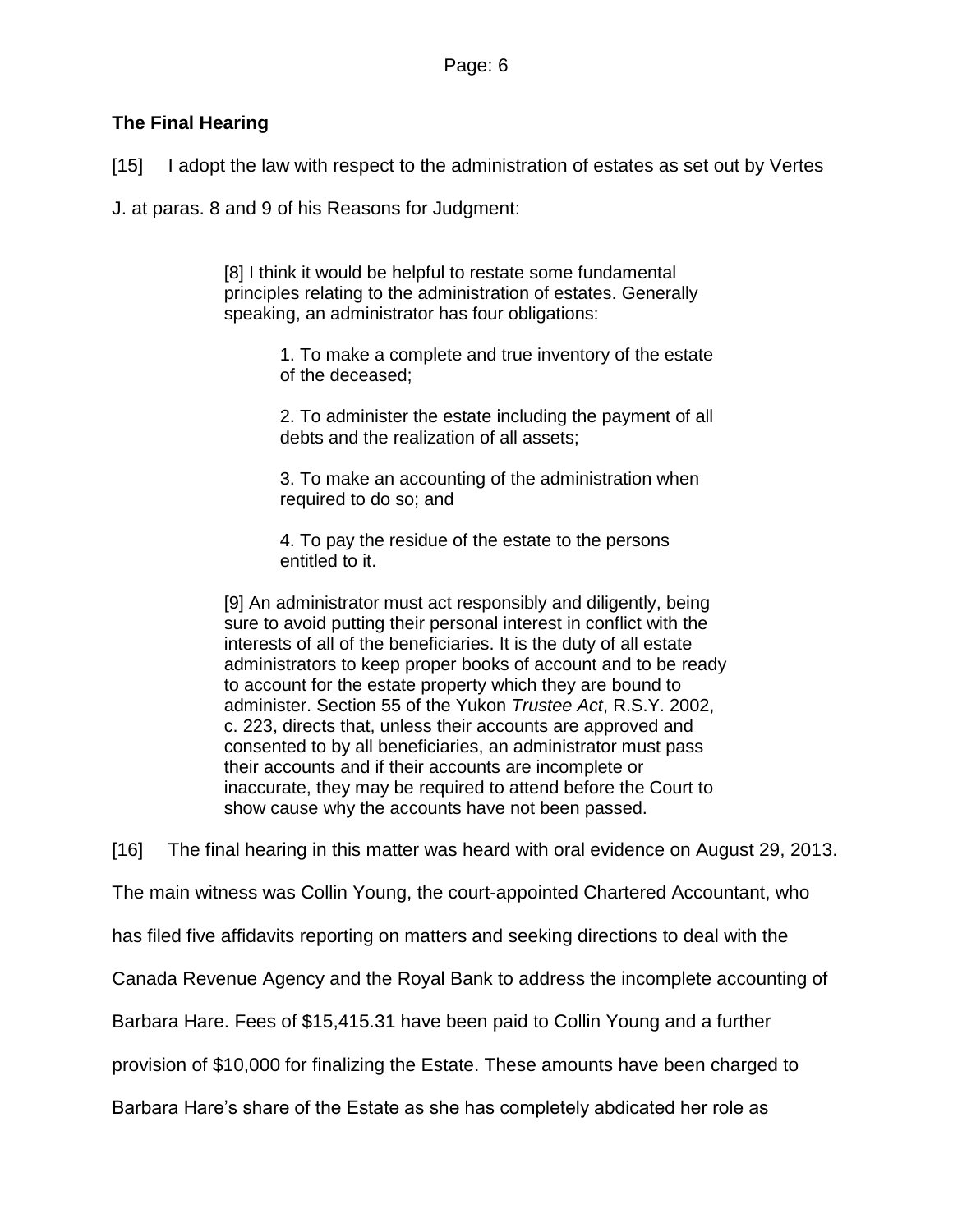administrator and provided no assistance to Mr. Young who has had the difficult task of reconciling financial matters. The Court ordered the Royal Bank to provide its Estate account records to assist Mr. Young.

[17] On July 30, 2013, the Court removed Barbara Hare as administrator in order that Mr. Young could make a voluntary disclosure arrangement with the Canada Revenue Agency and arrange with the new administrator, Bev Miller, to complete annual estate tax returns for 2008 through 2012, requiring a tax payment of \$5,981.29, which I ordered to be paid.

[18] Mr. Young prepared a detailed report setting out the financial calculations of Vertes J. and sought further court direction for matters that he was unable to reconcile. [19] Mr. Young reported that after implementing the judgment of Vertes J. and the documentation he was able to locate, he found that advances or charges to Barbara Hare amounted to \$49,540.79, and advances to Anne-Marie Miller in the amount of \$3,000 and advances to Bev Miller of \$9,342.10. As a result of evidence from Anne-Marie Miller and Bev Miller, I determined that Bev Miller received \$4,223.95 as a reimbursement for funeral expenses and \$3,118.15 as the payout of a Registered Income Fund in which she was the named beneficiary. These two amounts were accordingly credited back to Bev Miller's share of the Estate. The payout of the Registered Income Fund is not an asset of the Estate.

[20] Further evidence was presented on various assets and expenses incurred on the sale of 803 Cook Street.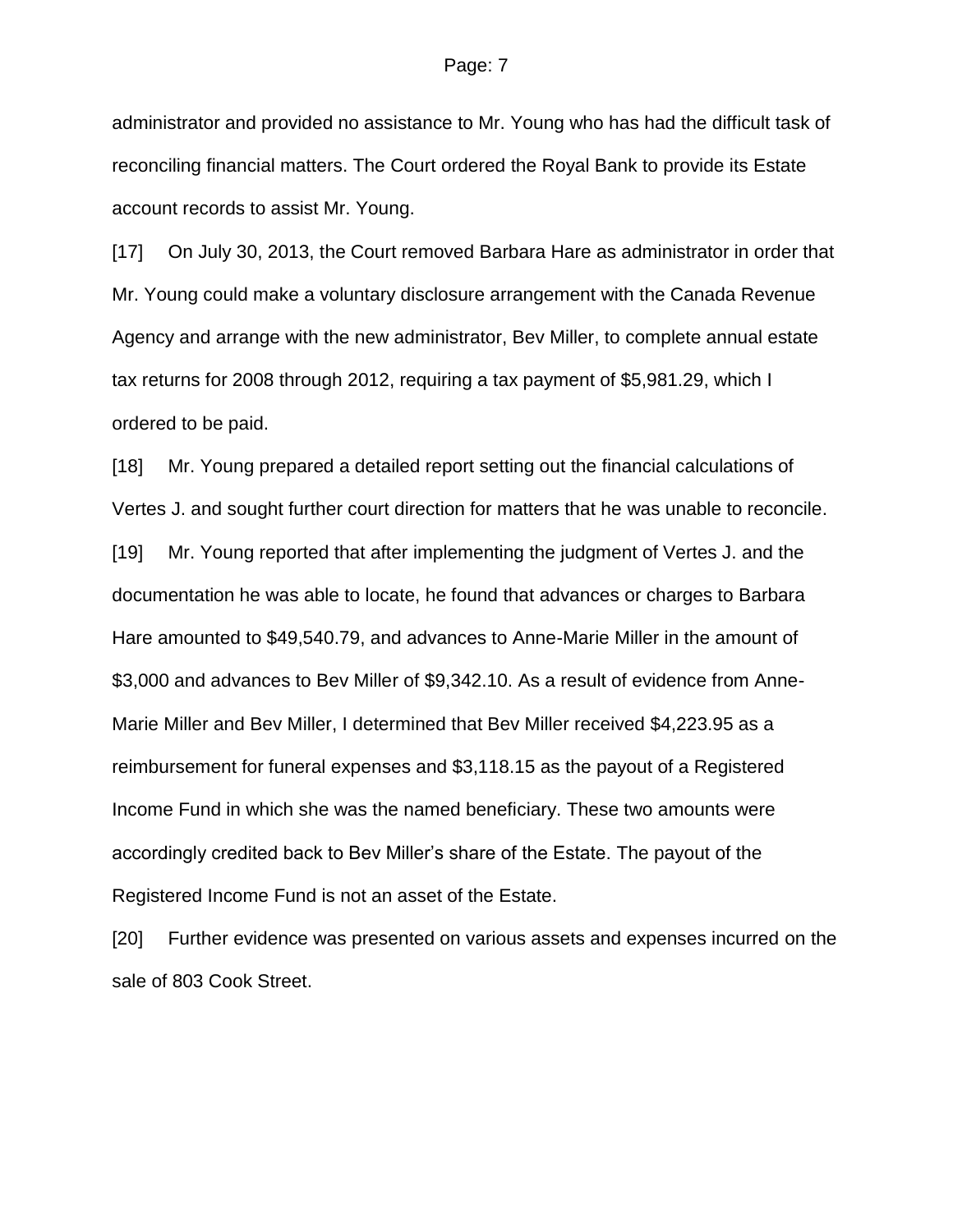[21] I ordered that the \$975 paid by Barbara Hare to a bookkeeper be charged against her share of the Estate as it did not add any further assistance to the Court or Mr. Young to explain the incomplete accounting of Barbara Hare.

[22] I find that Barbara Hare did not account for the sale of tidy tanks valued at \$600 and ordered that amount to be deducted from Barbara Hare's share of the Estate.

[23] I find that Barbara Hare left the premises of 803 Cook Street in a state of uncleanliness and disrepair, requiring Anne-Marie Miller and Bev Miller to incur expenses and time to assist in closing the real estate transaction. Anne-Marie Miller shall be reimbursed in the amount of \$515 for cleaning and towing expenses and Bev Miller in the amount of \$317 for cleaning and moving expenses. Both amounts shall be deducted from Barbara Hare's share of the Estate.

[24] Two invoices for repairs to the 803 Cook Street residence were charged during Barbara Hare's occupation. Bulldog Plumbing was paid \$561.75 and Precision North was paid \$892.50. I find that Barbara Hare shall pay 2/3 of the fees as there is no explanation for the invoices and the amount of \$969.50 shall be deducted from her share of the Estate.

[25] I order Barbara Hare to pay rent for ½ month in March 2013, in the amount of \$500 and have this amount deducted from her share of the Estate.

[26] I value the household items at 803 Cook Street in the amount of \$1,500 to be credited to the Estate and charged to Barbara Hare's share of the Estate. Both Anne-Marie Miller and Bev Miller requested that this amount be paid to the Mae Bachur Animal Shelter as a donation in memory of their father, Donald Miller, and I so order.